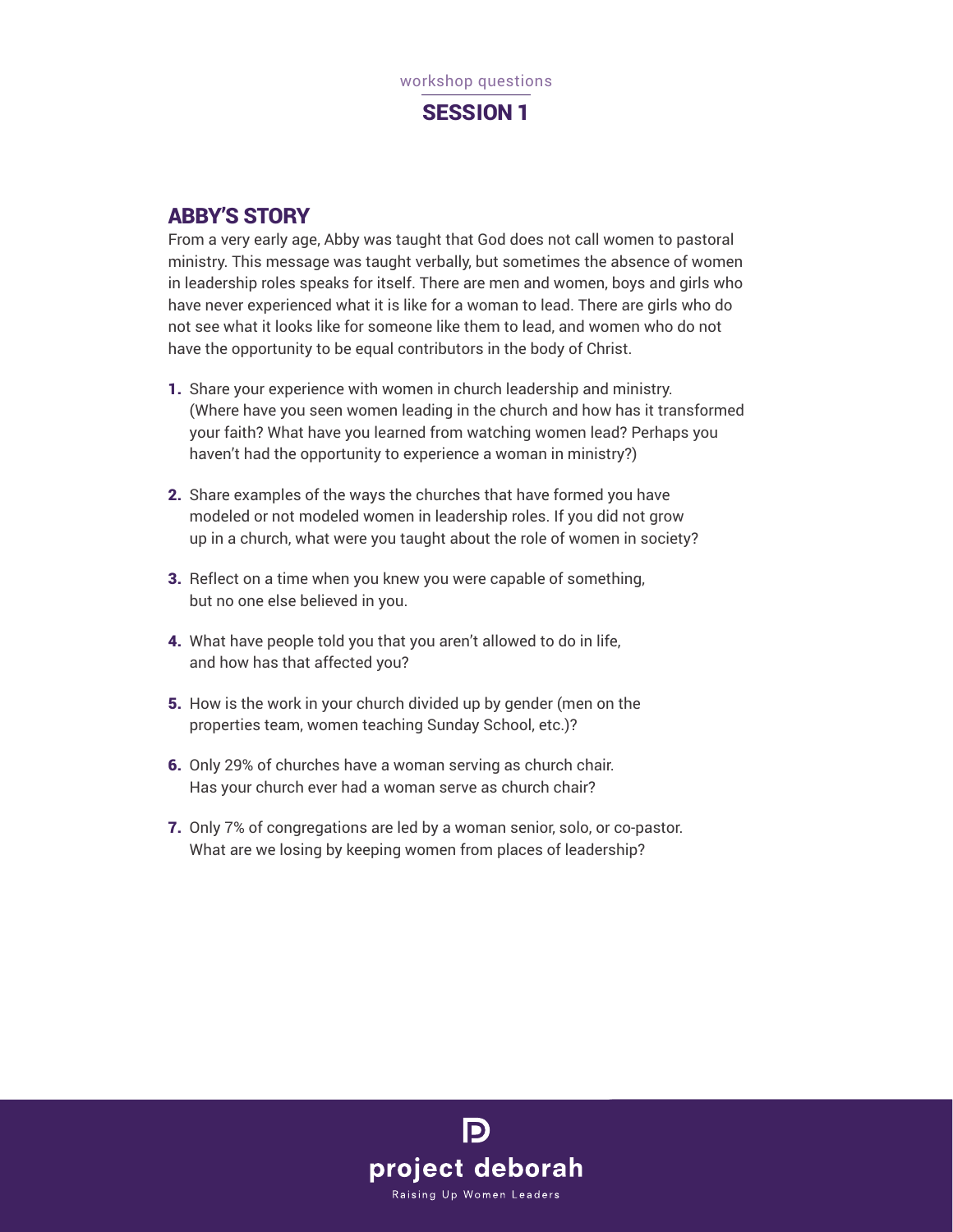

## THE BIBLICAL FOUNDATION

Theological convictions about church leadership for women and for men must be derived from a careful interpretation of both the Old and New Testaments. Close attention must also be given to the promptings of the Holy Spirit to the early church, who encouraged the people of God to think differently about the specifics of their faith. Please be sure to read carefully each of the passages listed in these questions, and may they help you and your congregation think through this important issue.

- 1. In the video, Brian spoke about how he and his home church—and The Evangelical Covenant Church—have shifted their views over time about women in church leadership and ministry. What is the practice for your present church? Has it changed over time? If not, what has prevented that from taking place?
- 2. What were some of the long-held beliefs and customs of the early church that were re-evaluated due to the teachings of Jesus and the instruction of the Holy Spirit? For some examples, see Matthew 12:1-8, Mark 7:5-19, and Acts 11:1-18. Why is a shift in theology or practice often seen today as potentially dangerous?
- 3. An orchestral choir needs a leader, and so does a church. What are the inherent difficulties in proclaiming that the Holy Spirit is to be the true leader of the church, the one whose direction we are to follow? If the Holy Spirit were given that role, how would that change our typical congregational governance? (For an example of how this might work out in a practical situation, read Acts 15:1-35, noticing the practices and processes of the early church.
- 4. How should Jesus' teaching about leadership Luke 22:24-27 inform and instruct the organization and decision-making of our congregations?
- 5. Read Genesis 1:26-28 and 3:16. In the video, Brian stated that the domination of women by men is part of the curse, and not part of God's original design for how men and women were to understand their identity and relate to each other. In other words, domination of women is God's description for what would happen as a result of the fall, not a prescription for what should happen. Why is this an important distinction? If we proclaim that Jesus has reversed the curse of the fall for believers, how should this affect our interpretation of Genesis 3:16?

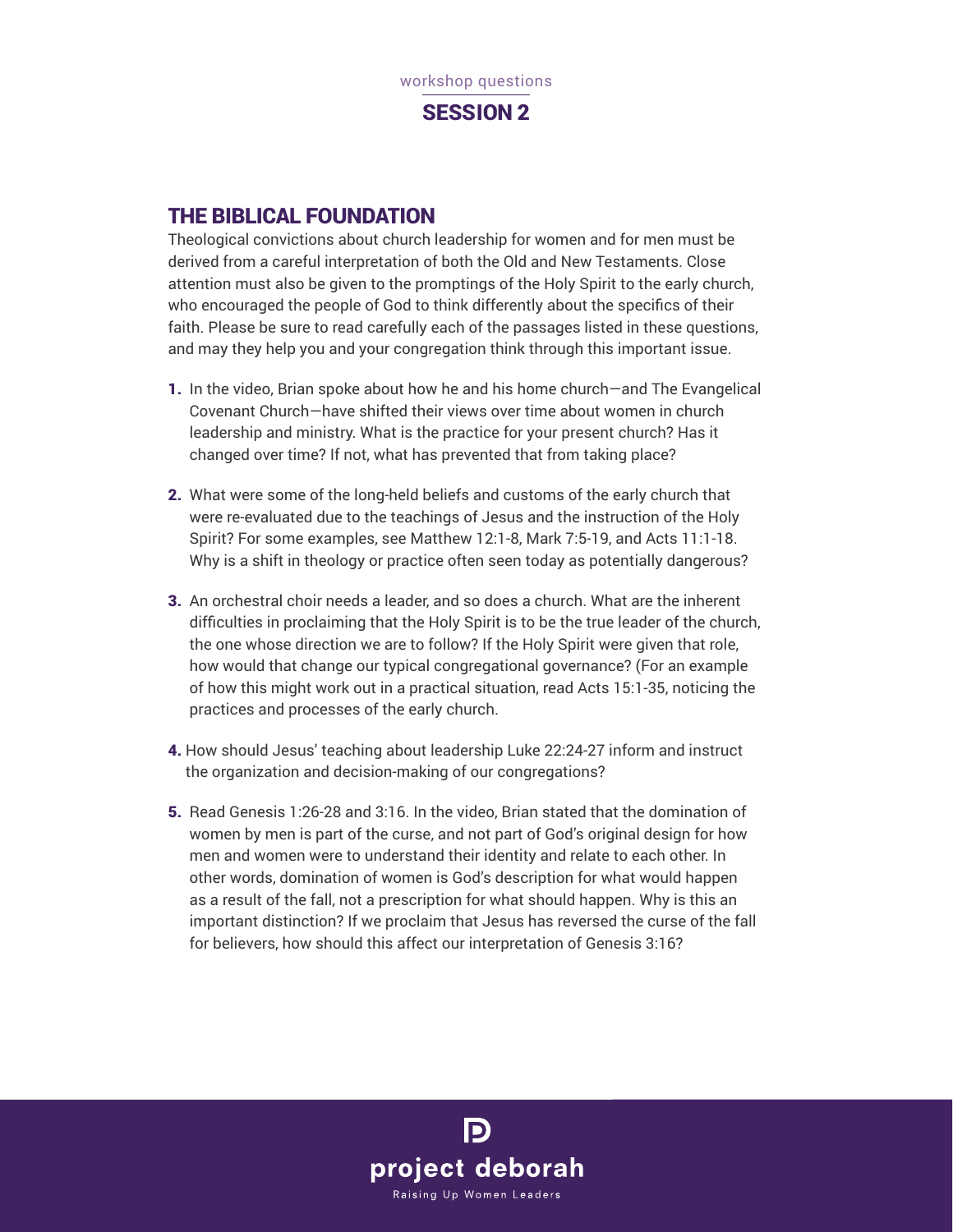# workshop questions SESSION 2 (CON'T.)

- 6. From Paul's greetings in Romans 16, we learn about women serving in the roles of apostle (Junia), deacon (Phoebe), workers (Mary, Tryphena, Tryphosa, and Persis), and co-worker with Paul (Priscilla). He continued with this instruction: "I urge you, brothers and sisters, to watch out for those who cause divisions and put obstacles in your way that are contrary to the teaching you have learned." (Romans 16:17) How should this important information and teaching in Romans 16 affect our understanding of I Corinthians 14:34-35 and I Timothy 2:11-15, which by themselves are often thought to limit the areas of ministry and service for women?
- 7. Peter had a history of saying "no" to God regarding several issues: Jesus' suffering, having his feet washed, the prediction of his denial, and eating foods the Law stated to be unclean. Fortunately, he realized in each case his foolishness: "who was I to think that I could stand in God's way?" (Acts 11:1-17) What is your reaction to Brian's contention that the church has for centuries been stubbornly saying "no" to the Lord's intention to call both women and men to positions of leadership? What are the implications of that premise if it is true?
- 8. In the video, Brian stated: "like a three-legged table needing internal bracing, the "biblical position" for the Complementarian view also needs structural support of tradition". The Catholic and Orthodox churches have unapologetically held to the position that there are two foundations for theological truths and church practices: both the Holy Scriptures, the Word of God, and Holy Tradition, what the church has always taught. What are some of the ways that tradition has played an important role in the doctrines and practices of Protestant churches, including your own fellowship? Why is it hard for Protestant congregations to admit to the significant role that their cultural traditions have played?

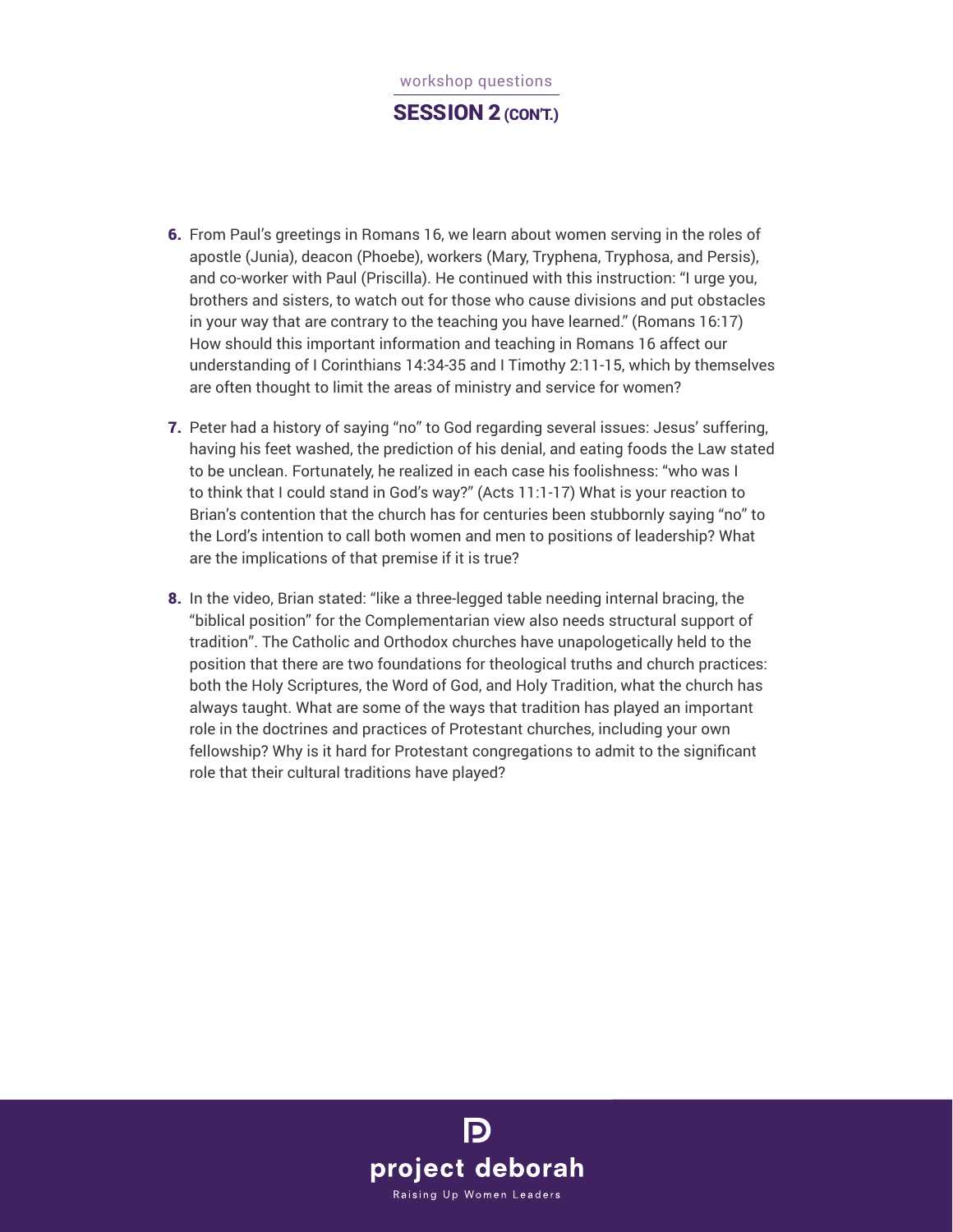

### DEBORAH'S STORY

Deborah found a way to motivate and inspire her people; she gave them hope that something new was possible. So often we are stuck in the same patterns, the same rhythms day in and day out, looking to the same people to lead. It can be hard to imagine something new, something different. It's important to remember that God is always working in new ways, and God is always moving us forward.

- 1. Throughout the time of the judges, the Israelites were living in opposition to God. They did whatever they saw fit, regardless of God's will. Deborah was a prophet at this time. The role of the prophet was to speak out against evil and injustice, to warn people to turn back to God. Deborah would have been responsible to call out the sin of her people, and foretell the coming destruction. Deborah was also a judge. She ruled over the people, and we learn that she is a fair and just judge. The Israelites would come to her to have their disputes decided. How would you feel to have Deborah's responsibility?
- 2. Would you be able to respect the leadership of a woman in a difficult time?
- 3. Deborah refers to herself as a mother in Israel, and in Judges 5:9 she sings, "My heart is with the princes, with the willing volunteers among the people. Praise the Lord!" What perspective and gifts was Deborah able to provide to her people?
- 4. What perspective and gifts do the women in your church bring to ministry? How have you seen these gifts expand the kingdom, and how have you experienced resistance to these gifts?
- 5. If you were having a conversation with a young woman, what would you tell her she's not allowed to do in life? What about a young man, what would you tell him he's not allowed to do in life?
- 6. Is it possible if we don't explicitly say these things with our words, we are saying them with our actions instead? Which is more important?
- 7. What obstacles need to be overcome in your church to begin to value women in leadership?
- 8. As disciples and as a church, we are always becoming more like Christ. We are always in process, and there is always a next step to take. What is the next step for you to take in regards to women in ministry? What is the next step for your church to take (consider the places women are absent)?

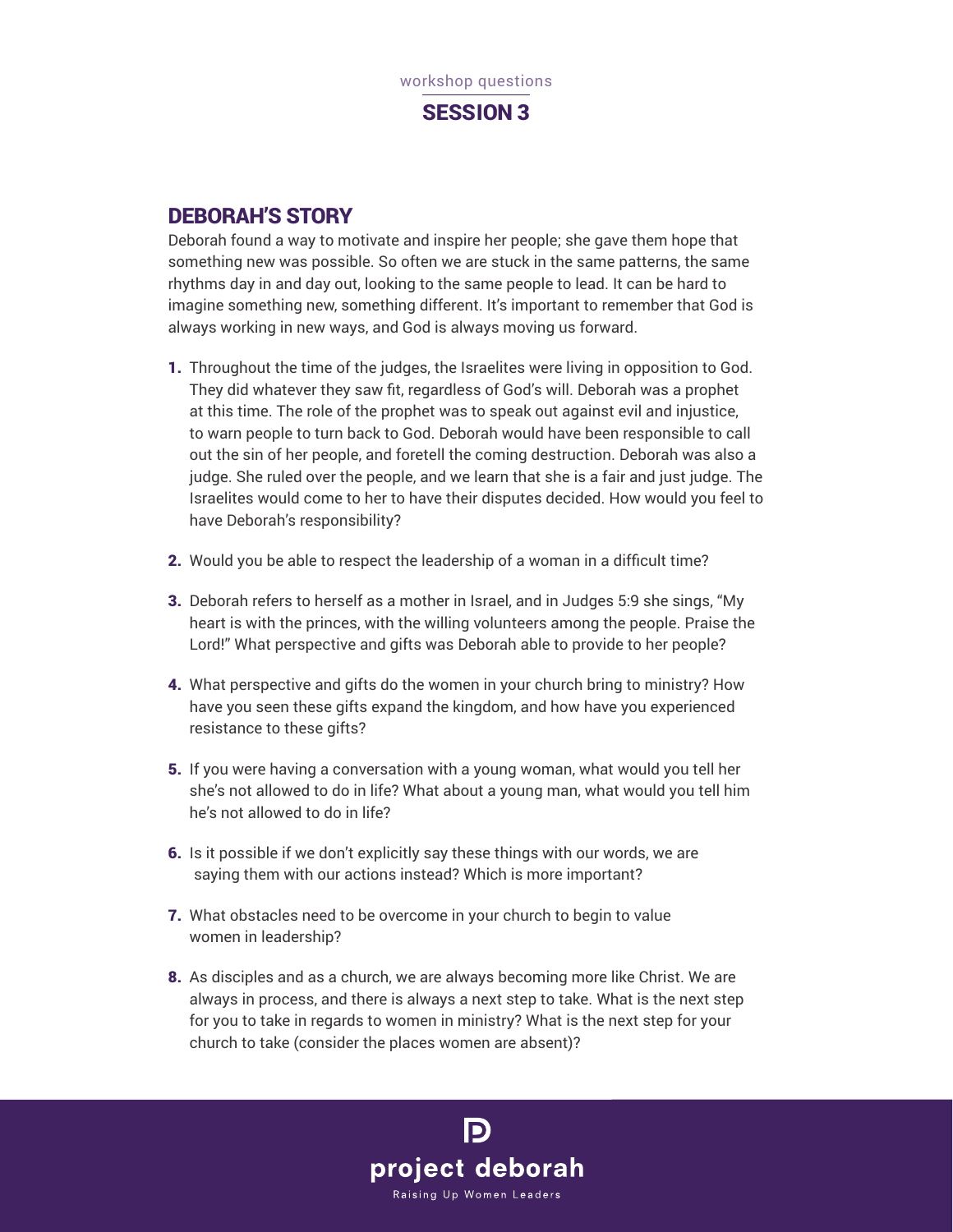

## NEXT STEPS

The new believers at Pentecost realized that their new understanding about the work of God in history required a response:

> "When the people heard this, they were cut to the heart and said to Peter and the other apostles, 'Brothers, what shall we do?'" (Acts 2:37)

In the same spirit, we hope that this short look at the Bible's instruction—and specifically the story of Deborah—will stir you and your congregation to action. The encouragement and affirmation you give today to a Deborah in your midst can have a powerful impact upon her and upon the people she serves, one that will last for generations.

### GENERAL QUESTIONS

- 1. We read in Judges 2 that God raised up Judges, which means that Deborah was among those he called to lead his people. Project Deborah declares that he is still raising up women in this age to serve Him. Be thinking about the names of girls and women in your congregation—who are they? Could God be gifting them and calling them to serve?
- 2. This workshop encourages believers to take specific steps in partnering with God as he raises up leaders for today and for the next generation. Why would this be immensely important to a young leader?

### STEP 1: DISCIPLE

- 1. Just as young Timothy was discipled by Paul, the stable presence of a godly mentor can be such an important role in the development of a leader. Is there a mentoring process in your congregation that could be offered to the Deborah's among you? If not, what are some creative ways you could help her to receive it?
- 2. It takes courage for anyone to say "yes" to God's call. What are some of the ways that a modern-day Deborah might face discouragement? How would it make her feel? What can her "cheering section" do for her to keep her on track?
- 3. It will be important for the people of your congregation to be regularly reminded of the biblical foundation for the view that gender is not a factor when the Holy Spirit distributes gifts. When was the last time this has been explained or discussed in your setting—either in sermons or in formal educational settings? There are some wonderful resources available on the ECC website www.covchurch.org/vocational-ministry/women/